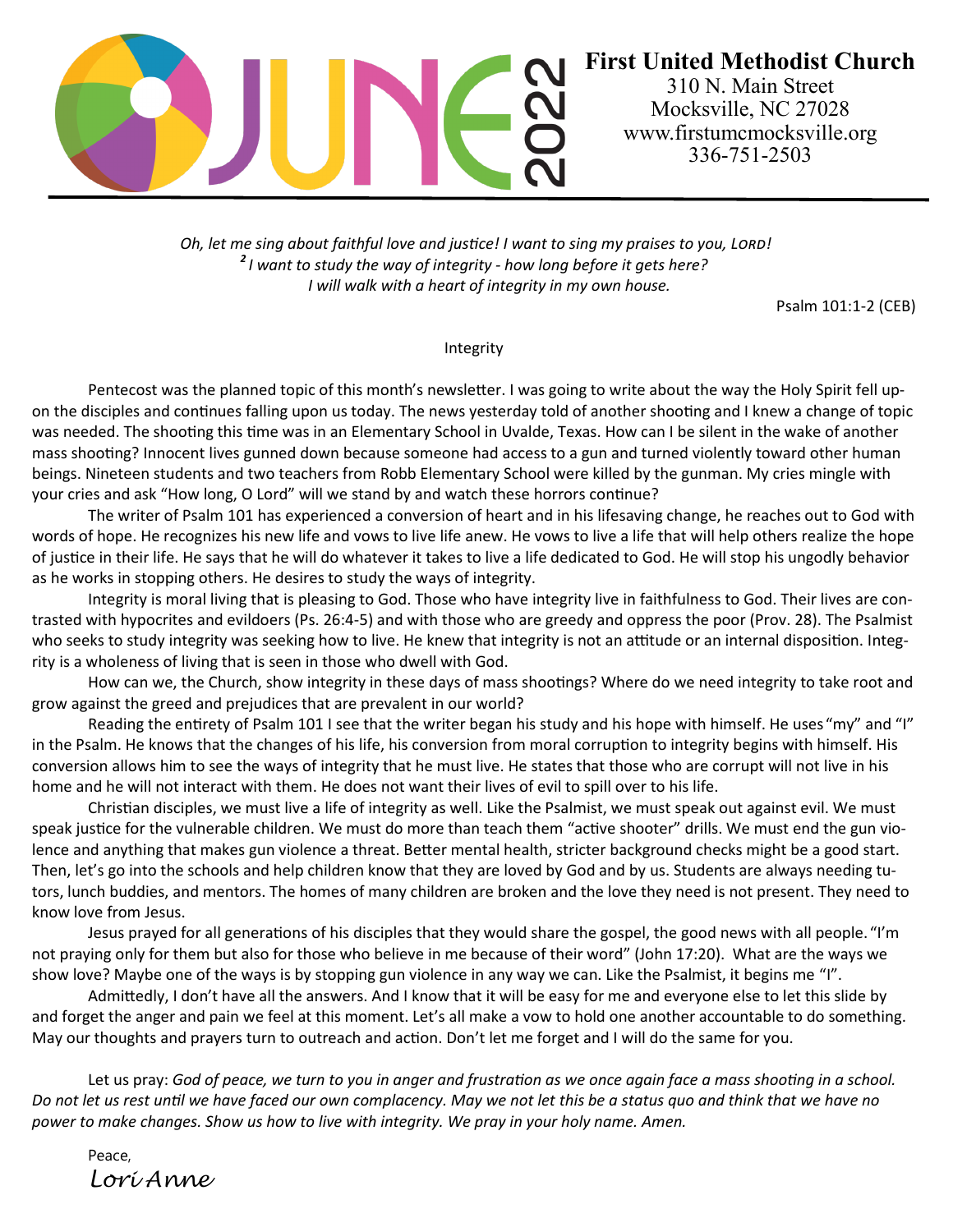*For everything that happens in life—there is a season, a right time for everything under heaven: A time to be born, a time to die; a time to plant, a time to collect the harvest; a time to kill, a time to heal; time to tear down, a time to build up; a time to cry, a time to laugh; a time to mourn, a time to dance; A time to scatter stones, a time to pile them up; a time for a warm embrace, a time for keeping your distance; a time to search, a time to give up as lost; a time to keep, a time to throw out; a time to tear apart, a time to bind together; a time to be quiet, a time to speak up; a time to love, a time to hate; a time to go to war, a time to make peace.* **Ecclesiastes 3:1-8**

During our almost six years together, we have probably experienced almost everything on this list. I remember the Wednesday night meals, Bible studies, VBS, Christmas concerts, Sprinkle Preaching, Lenten studies, Christmas plays, singing, children's choir, mission trips, youth group meetings, senior banquets, Young at Heart trips, and our memorable trip to Gatlinburg. I also remember the times of praying, worshiping, and fellowship. There was some tearing down of old ideas and planting of new ideas, some disagreements, and some resolutions, some remembering and some forgiving. Even during the pandemic where we had to keep our distance, we reached out to the community and church members with the "Cast Me Not" ministry. Church members were assigned to vulnerable members to do their grocery shopping during the pandemic. Many other church members called and checked on their fellow church members during that time. We did our best to keep in touch with our church family during that time. I remember the "We Miss You" parades where many of you came and decorated your cars with signs and caravanned to church members homes and neighborhoods to deliver homemade face masks, goody bags, Upper Room devotionals, and just to wave, smile, and give encouragement. We have laughed and cried, mourned, and danced and eaten way too much with our mission and fellowship meals! We have said goodbye to beloved members who have moved or went onto the church triumphant, and we have welcomed new people to our church. Throughout it all, we have bonded and grown in wonderful ways while experiencing a great deal of mercy, grace, joy and love! I have always believed that a pastor is called to a particular place, for a particular time, with a particular purpose to a particular group of people in a particular community. We may have not accomplished everything that I had hoped for; yet much was accomplished.

IMPACT Youth, children, and families of First, I am thankful to have had the honor and privilege to serve in youth and children ministries. Thank you to the IMPACT youth for their dedication and commitment to the church. You each have a servant's heart, and I know God has great plans for each of you. Keep your eyes on Jesus, and there's nothing you cannot accomplish. Parents, thank you for your parental support through the years with chaperoning youth mission trips, youth events, VBS, Fall festivals, teaching Sunday School, volunteering for nursery, and other ministry events. Many of you have said that I have had a tremendous impact on your children, but your children and youth have had an even greater impact on me.

FUMC Mocksville, thank you for taking a chance on me and embracing me as being appointed here as Associate Pastor right out of seminary. I count it among my deepest joys. Even in sad times, what a blessing it has been to support each other in these moments. Again, thank you for all of your patience, kindness, mercy, grace, generosity and love that you have shown Brian and I! We were so appreciative of the prayers, support, and love offering you so generously gave after our house fire last July. Brian and I thank each of you for sharing so much life and time together, it is difficult to say goodbye. This departure reminds me that when Jesus prepared to leave his disciples, he found three promises to share: First, Jesus promised to make a home in his disciples' hearts (John 14:23). Second, Jesus promised to fill the disciples with a spirit of courage and comfort. John 14:26 tells us, "The Advocate, the Holy Spirit, whom the Father will send in my name, will teach you all things and will remind you of everything I have said to you." Finally, Jesus promised to sustain his disciples with a special kind of peace. "Peace I leave with you, my peace I give to you" in John 14:27. I hope we can all open and cling to the gifts and promises Jesus give us - a home in him, the courage to move on, and the peace that will get us through many unknowns.

You are a great group of people and I wish you all the best in this new season that you are about to begin. While I'll always be your friend, I will no longer be your associate pastor. I ask that you do the very best to support and embrace your new associate pastor Rev. Hannah Smith, and help her in this process of beginning a new season of ministry together. May you continue to grow in faith, hope and love, worshiping the Lord with your whole heart, mind, body and soul and remember to do everything for the glory of God! I will be holding FUMC Mocksville in my prayers as you step into the future that lies before you. And I ask you to continue to pray for me, for my family, and for the congregation of Asbury UMC as we step into a new season together. Our parsonage address will be 1555 Weatherwood Dr., Lincolnton, NC 28092. May grace and peace be yours in abundance! *Rev. Natalie Gray*

We will celebrate our graduates on Sunday June 5 & Sunday June 12 at the 10:55 AM service. We will recognize all high school and college graduates. We will have pews reserved for our graduates those days. **2022 High School Graduates are Jackson Clark, Ivey Cowden, C Crenshaw, London Dirks, Kaitlyn Foil, D J Hatley, Alexis Miller, Ryan O'Connor and Reece Yount. Sarah Seaford graduated from High Point University with a Master's Degree in Communications & Business Leadership.**

*————————————————————————————————————————————————————————————————-*

Family Ministries will have Family Day at Dan Nicholas Park in Salisbury. Join us at the park for fun and a cookout at shelter #4 at 5:30PM on Sunday, June 12. Please call the church office by Wednesday June 8 and let us know if you plan to attend. Hamburgers and hotdogs, chips, and drinks will be provided. Please bring a dessert to share.

June 26 is Natalie's last Sunday with First UMC Mocksville. We would like to celebrate her ministry with a breakfast on Sunday June 26 beginning at 9:30 AM. There will be a time of sharing a small meal and visiting with Natalie and Brian. We will then have 1 worship service at 10:30 AM in the Family Life Center. We hope everyone can attend and wish Natalie well in her new appointment and thank her for her ministry here at First UMC Mocksville. PLEASE NOTE: **There will be NO Sunday School on June 26.**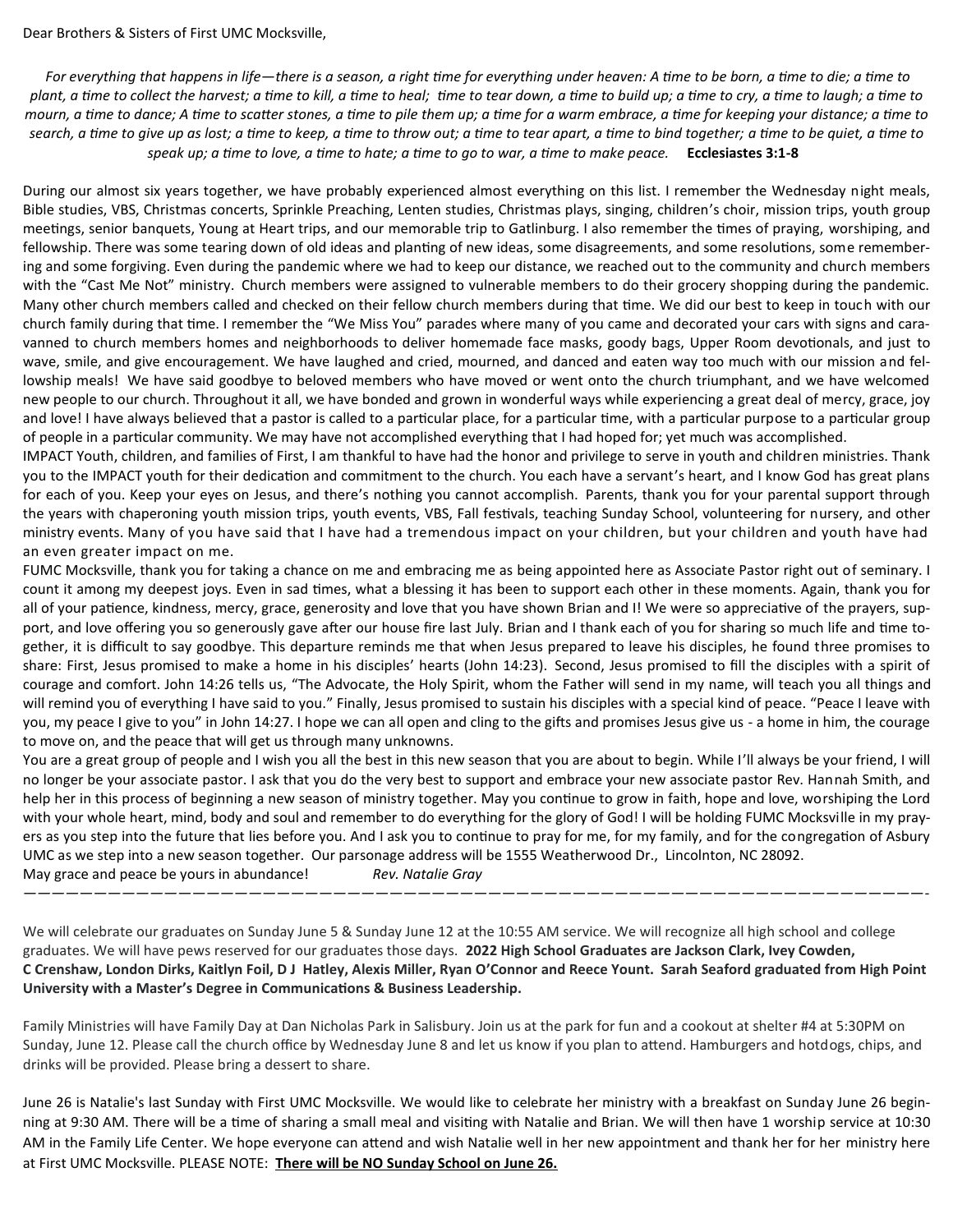

Thank you for your generous financial support. Your ongoing gifts are vital to the ministries of FUMC!

#### *Give not from the bottom of your purse, but from the bottom of your heart.*

|                     | <b>APR 2022</b> | Jan-Apr 2022 |
|---------------------|-----------------|--------------|
| Tithes/Offerings    | \$48,098        | \$169,672    |
| <b>Memorials</b>    | 250             | 3.345        |
| W/S Foundation      |                 | 2,682        |
| Other Income        | 1,149           | 1,278        |
| <b>Total Income</b> | 49,497          | 176,977      |
| Expenses            | $-46,401$       | $-195,893$   |
| Total               | $+3,096$        | $-18,915$    |

# PRAYERS

**Ann Stayer** PO Box 333 256 North Carolina Circle Mocksville NC 27028

#### **Peggy Clark**

PO Box 1682 Clemmons NC 27012

#### **Madeline Shelton**

153 Woodhaven Drive Mocksville NC 27028

**Elmer Stoneman**

10 Luftee Lane Holly Springs NC 27540

### **Ron Cotterman**

150 Ken Dwiggins Dr. Room 217 Mocksville NC 27028

#### **Billie Bean**

150 Ken Dwiggins Dr. Room 110 Mocksville NC 27028

#### **Mary Lou Musselman** 113 Cedar Ridge Rd. Mocksville NC 27028

#### **Jean Shelton**

Bermuda Commons Room # 508 316 NC Hwy 801 Advance NC 27006

## **Peggy Hill**

100 Sunset Circle #201 Greensboro NC 27408

#### **Molly Jo McClamrock**

Bermuda Commons Room # 403 316 NC Hwy 801 Advance NC 27006

#### **Wanda Bryant** 150 Ken Dwiggins Drive Room 107 Mocksville NC 27028

#### **IN MEMORY**

Del McCullough By Julia Howard

Debbie Hennessey By Carolyn Cartner



| June 01 | Janet Taylor<br>Carolyn Vickers | June 1 |
|---------|---------------------------------|--------|
| June 02 | Ward Wilson                     | June 1 |
| June 03 | Lynne Hicks                     | June 1 |
|         | <b>Lillian Sharpe</b>           | June 2 |
|         | <b>Shirley Wicker</b>           | June 2 |
|         | Rob Wilson                      |        |
| June 04 | <b>Mattie Clark</b>             | June 2 |
|         | <b>Shirley Cottle</b>           |        |
| June 05 | <b>Scott Rhodes</b>             |        |
| June 07 | <b>Tiffany Berry</b>            | June 2 |
|         | Anita Neal                      | June 2 |
| June 09 | Jim Henderson                   | June 2 |
|         | Margaret Overcash               |        |
| June 10 | Amy Wood                        |        |
| June 11 | Nan Neal                        | June 2 |
| June 13 | Zeb Chapman                     |        |
|         | Lauren Koehler                  |        |
| June 14 | Dean Hendrix                    | June 3 |
|         |                                 |        |



| June 15 | Alice Hanes        |
|---------|--------------------|
|         | Karen Lutz         |
| June 16 | Russell Prillaman  |
| June 19 | Diana Bromley      |
| June 20 | Jackson Hendricks  |
| June 21 | Christi Cowden     |
|         | Patrick Mandarano  |
| June 22 | Charlie Crenshaw   |
|         | Marla Johnson      |
|         | Burke Rosenbaum    |
| June 23 | Jean Shelton       |
| June 25 | <b>Ruth Hoyle</b>  |
| June 26 | <b>Bill Brelig</b> |
|         | David Koehler      |
|         | Walter Wilson      |
| June 28 | Wanda Bowles       |
|         | Debra Stanley      |
|         | Steve Walker       |
| June 30 | Marianne Stein     |
|         | Christine Woodruff |
|         |                    |



Lou's Lines

What a glorious Spring it has been, filled with beautiful music from our Bells of Praise, our small but talented Chancel Choir, and our Children's Music Makers and Chime Time Ringers. And there's more to come with our Beginning Bells in June. How very fortunate we are to have so many give of their time and talents to praise our Lord and Savior. How about you? As Barbara Laymon asked us on May 22, "Is it time to step out of the boat on faith?" All of these groups have room for more members. Will you step out in faith and share your talent, even your yet undiscovered talent, to join in the praise?

Brian Childers, a long-time Church Musician, Director, and Composer, has written a devotion entitled "Don't Sacrifice Your Gift". The following is an excerpt from that devotion.

*We are called to be full-time, full-on Christians, giving everything we have for the prize of the high calling of Jesus in every aspect of our lives. When we love the Lord with all of our hearts, soul, and strength, we are giving every fiber of our beings to become like Christ. We cannot hold anything back. Steve Prefontaine, one of the premier U.S. distance runners in the early 1970s, spent much time encouraging children and youth to run. He closed all of his talks with this thought: "To give anything less than your best is to sacrifice the gift." Give your best, but don't stop there. Let the giving of your talents seep out into your fellow musicians, your Church, your community. Let it ooze out of who you are, until everyone who sees you knows you and knows the One within you!*

Come on and step out on faith and join in the praise! Don't sacrifice your gift, or even your yet to be discovered gift. Give heart, soul, and strength to the One who made you and saved you. You will be amazed at the joy you will receive.

*Lou Ann Wilson,* Director of Music